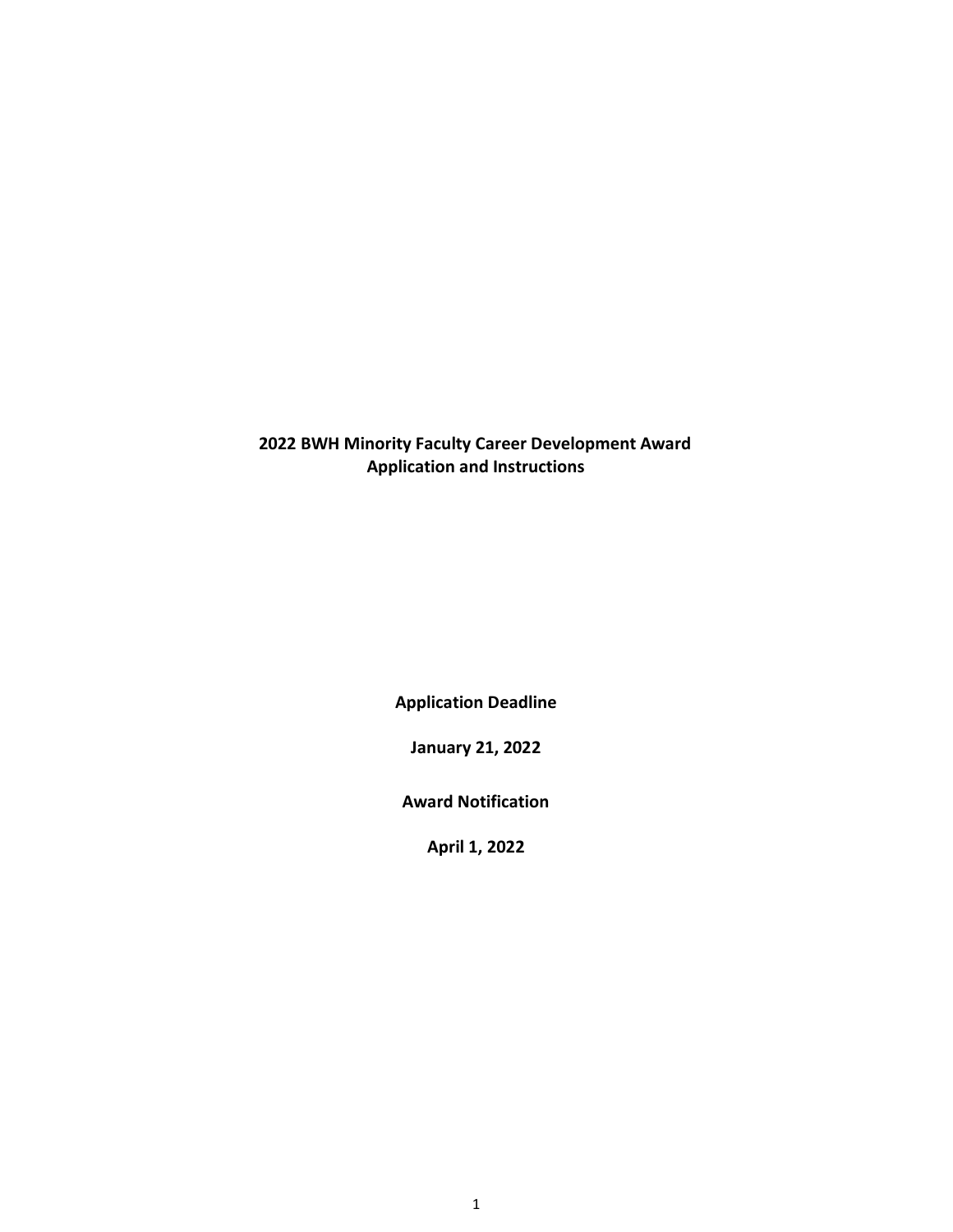#### **BWH Minority Faculty Career Development Award**

Sponsored by the Center for Diversity & Inclusion

#### <span id="page-1-0"></span>**DESCRIPTION**

The Minority Faculty Career Development Award (MFCDA) is a \$100,000 award given to one academician, dispersed over a five (5) year period. It is a hallmark recruitment and retention program to support underrepresented in medicine (UIM) trainees and junior faculty at Brigham and Women's Hospital, established in 1996 thanks to the efforts of Drs. Marshall Wolf, Howard Hiatt and Robert Handin. This award is an important part of BWH's efforts to increase the representation of UIM physicians and scientists in the fellowship programs and faculty positions at BWHC.

#### **ELIGIBILITY REQUIREMENTS**

The applicant must:

- $\bullet$  Be a member of a group underrepresented in medicine at BWH (UIM<sup>[1](#page-1-0)</sup>)
- Be a US citizen or non-citizen national with a permanent residence visa
- Hold a primary appointment at BWH
- Hold a professional full-time employment at BWH
- Be a 3<sup>rd</sup> or 4<sup>th</sup> year resident, clinical or research fellow, or a New full-time faculty member in his/her first faculty position at BWH within their first seven years of their appointment
- Hold an MD, MD/PhD, PhD or equivalent degree
- Commit to a career in academic medicine
- Provide evidence that a commitment of a full-time faculty position has been made to the candidate
- Commit a minimum of 75% professional effort (of a full-time position) to their career development plan

<sup>&</sup>lt;sup>1</sup>Underrepresented in medicine (UIM) means those racial and ethnic populations that are underrepresented in the medical profession relative to their numbers in the general population [Adopted by the American Association of Medical Colleges (AAMC) Executive Committee, March 19, 2004]. Per AAMC guidelines, at BWH, UIM is defined as African American/Black, Alaskan/Hawaiian Native, Hispanic American, and Native American.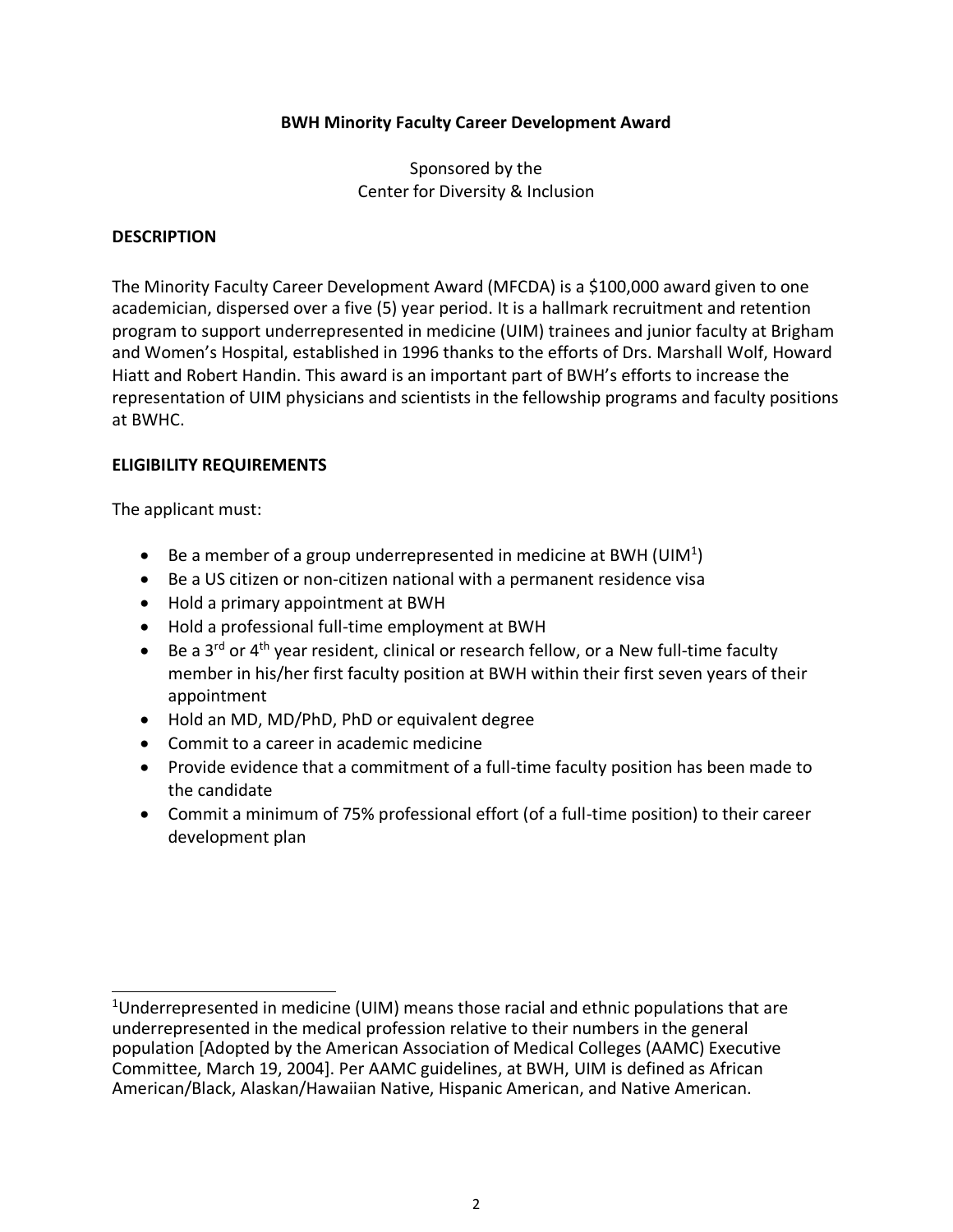### **MECHANISM OF SUPPORT**

The MFCDA for early-career UIM academicians is a mentored career development award. Planning, direction, and execution of the Career Development Plan will be the responsibility of the applicant and his/her mentor on behalf of the applicant's Division/Department. The award period is 5 years and is not renewable.

## **APPLICATION PROCEDURES**

The essential elements of the application for early-career UIM academicians are an individualized, well-thought -out career development plan; a committed, capable mentor; and a commitment on the part of the applicant's Division/Department to the development of the applicant. The deadline is January 21, 2022.

The application comprises four sections:

- (1) From the applicant:
	- a. Curriculum Vitae
	- b. Personal Statement
	- c. Career Development Plan
- (2) From the applicant's mentor:
	- a. Mentor Biographical Sketch
	- b. Mentor Statement
- (3) From the Division or Department:
	- a. Division/Department Environment and Commitment to the Applicant including statement of Sponsorship (see details below)
	- b. Letter of Recommendation
- (4) From a Faculty member:
	- a. Letter of Recommendation

The applicant will submit section 1 online: [MFCDA Application](http://bwhcfdd.partners.org/Listing.aspx?courseId=576)

The Division/Department, mentor, and faculty member will submit Sections 2 through 4 via email t[o BWHCDI@partners.org](mailto:BWHCDI@partners.org)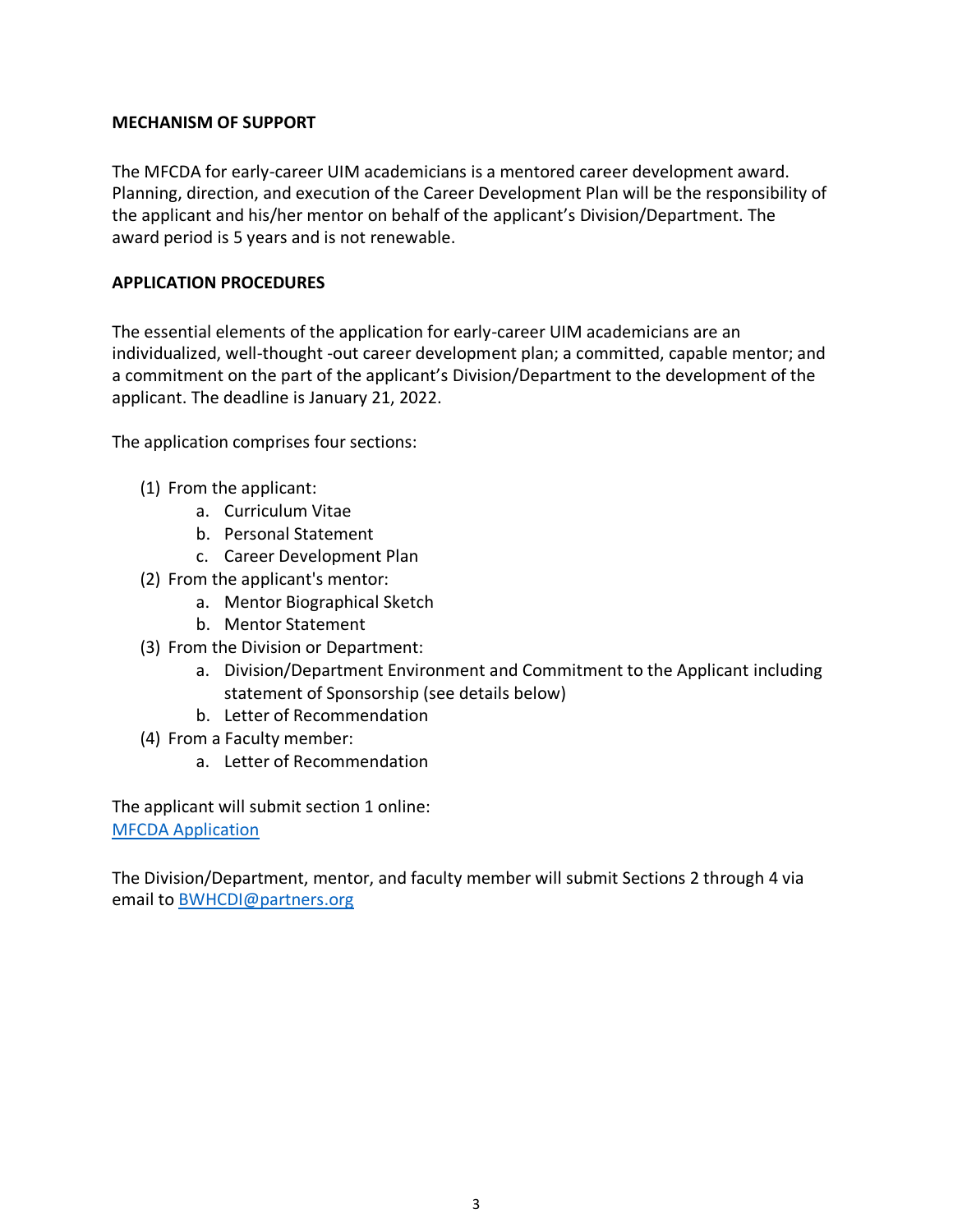### **APPLICATION DETAILS**

The application and all the required documents must be submitted no later than the application due date of **January 21, 2022.**

Candidates will be notified when application is received.

Final notification of awards will be made on April 1, 2022.

## Applicant Personal Statement

The applicant's statement should elucidate the factors motivating an interest in clinical practice and/or a research career, including those ideas, theories, and concepts that have been important in the applicant's clinical and/or scientific development to date and how these relate to what needs to be learned during this award. The applicant should provide an overview of his/her prior clinical and/or research training and experience. Detailed justification must be provided of the need for a mentor and for a 5-year award of this kind. In addition, this section should contain a statement of short-term and long-term career goals.

## Career Development Plan

The applicant must provide evidence of serious intent and commitment to pursue a career in academic medicine by submitting a Career Development Plan. The Career Development Plan must contain a description of specific career development activities. It should include a statement of the knowledge and skills that the applicant proposes to acquire or enhance during the period of the Award and the proposed activities and arrangements for accomplishing these goals. The Career Development Plan should describe what will be learned, how and where this will take place, and why it is important for the applicant's career development. The Plan should contain a realistic time frame for achieving clinical and/or scientific independence, considering the clinical and/or research experiences and career goals of the applicant.

#### Mentor/s Statement and Biographical Sketch

The MFCDA is a mentored award. Dependence upon a mentor early in the award period will be related to the extent of the applicant's previous clinical and/or research experience and increased independence is expected during the Award. The mentor must be a recognized, wellestablished, active clinician/investigator in the applicant's proposed practice/research area. In addition to providing a biographical sketch, the mentor must document successful experience in the guidance of inexperienced clinicians/investigators. The mentor must also document that he/she is prepared to personally supervise the applicant's project and assist with his/her career development.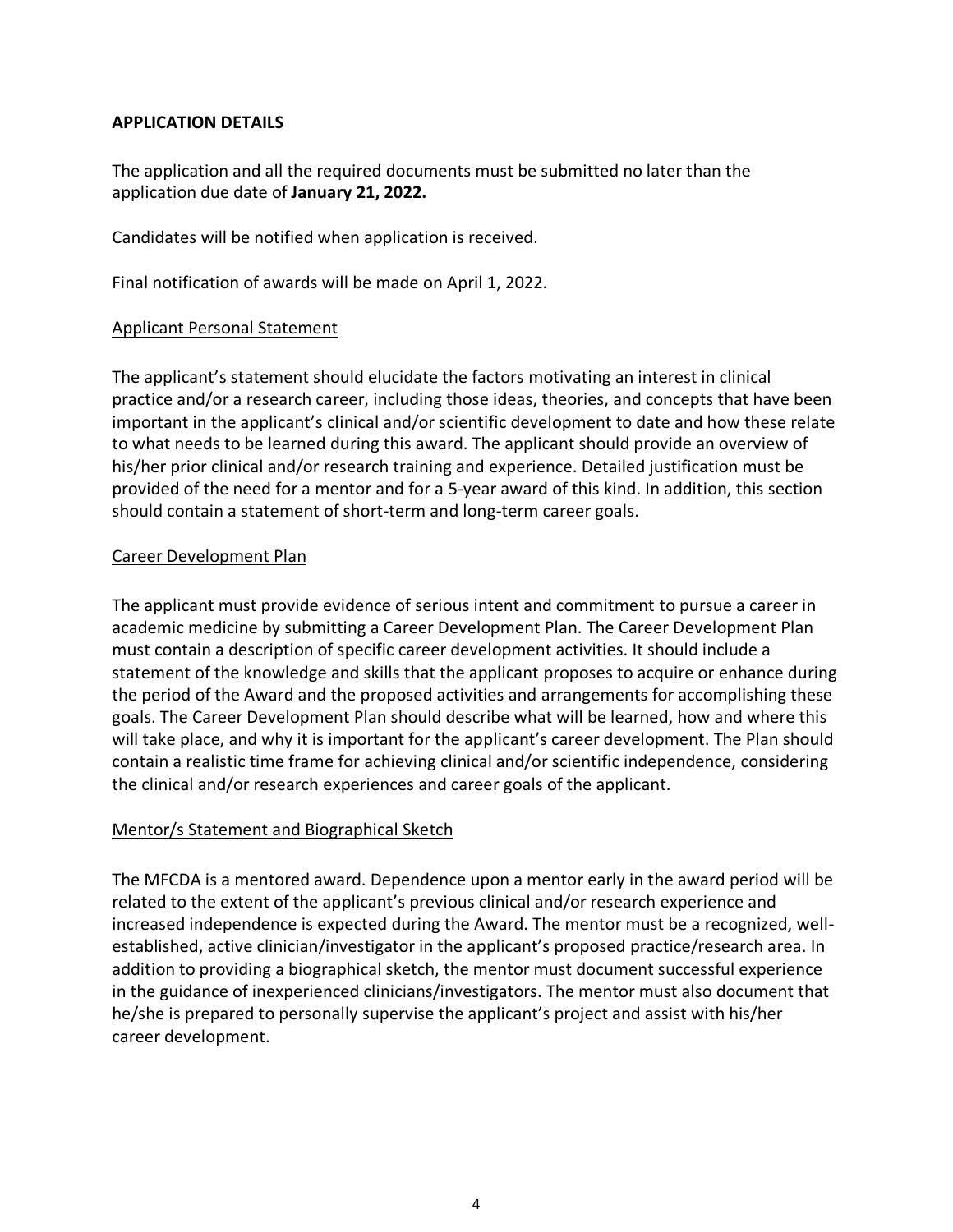The mentor's role involves a substantial commitment of time on behalf of the applicant; therefore, persons with extensive administrative responsibilities should not be selected as mentors. The mentor should possess adequate knowledge and authority within the hospital to assist the applicant in taking full advantage of available resources. The application must describe the specific role of the mentor and identify the proposed commitment of effort to assist the applicant to carry out his/her career development plan.

Applicants may choose more than one mentor; particularly if multiple mentors complement the technical and developmental aspects of mentorship. If more than one mentor, the applicant should outline the reason in their personal statement and each of the mentors must submit a Biographical Sketch and a Mentor Statement. Additional mentors may be in a different department at BWH or elsewhere within the United States if a strong case is made for their contribution to the clinical and/or research career development of the applicant. The principal mentor should be in the applicant's Division/Department or be available locally. The typed name and signature of the principal mentor should appear at the end of the Mentor's Statement. "Per" signatures are not acceptable. Mentors are not funded for their role on the Award.

## Division/Department Environment and Commitment to the Applicant

Evidence must be provided that the applicant will have a full-time regular faculty appointment during the tenure of the MFCDA. The level (e.g., instructor, assistant professor) and anticipated effective date of this appointment must be provided. This appointment should not be contingent on receipt of the Award.

The sponsoring Division/Department should document a strong, well-established clinical practice and/or research program related to the applicant's area of interest, including names of experienced faculty members in the Division/Department relevant to the candidate's proposed training and career development. If applicable, this section should contain a description of the applicant's teaching load, committee, and administrative assignments, and clinical or other professional activities for the current academic year.

These statements should bear the typed name and signature of the Department Chair/Division Chief where applicable. "Per" signatures are not acceptable. In those instances, in which an applicant will be working away from BWH, the head of the host division/department, program, or laboratory should also attest, by signature, to the agreement to accept the applicant and provide the necessary resources for his/her development.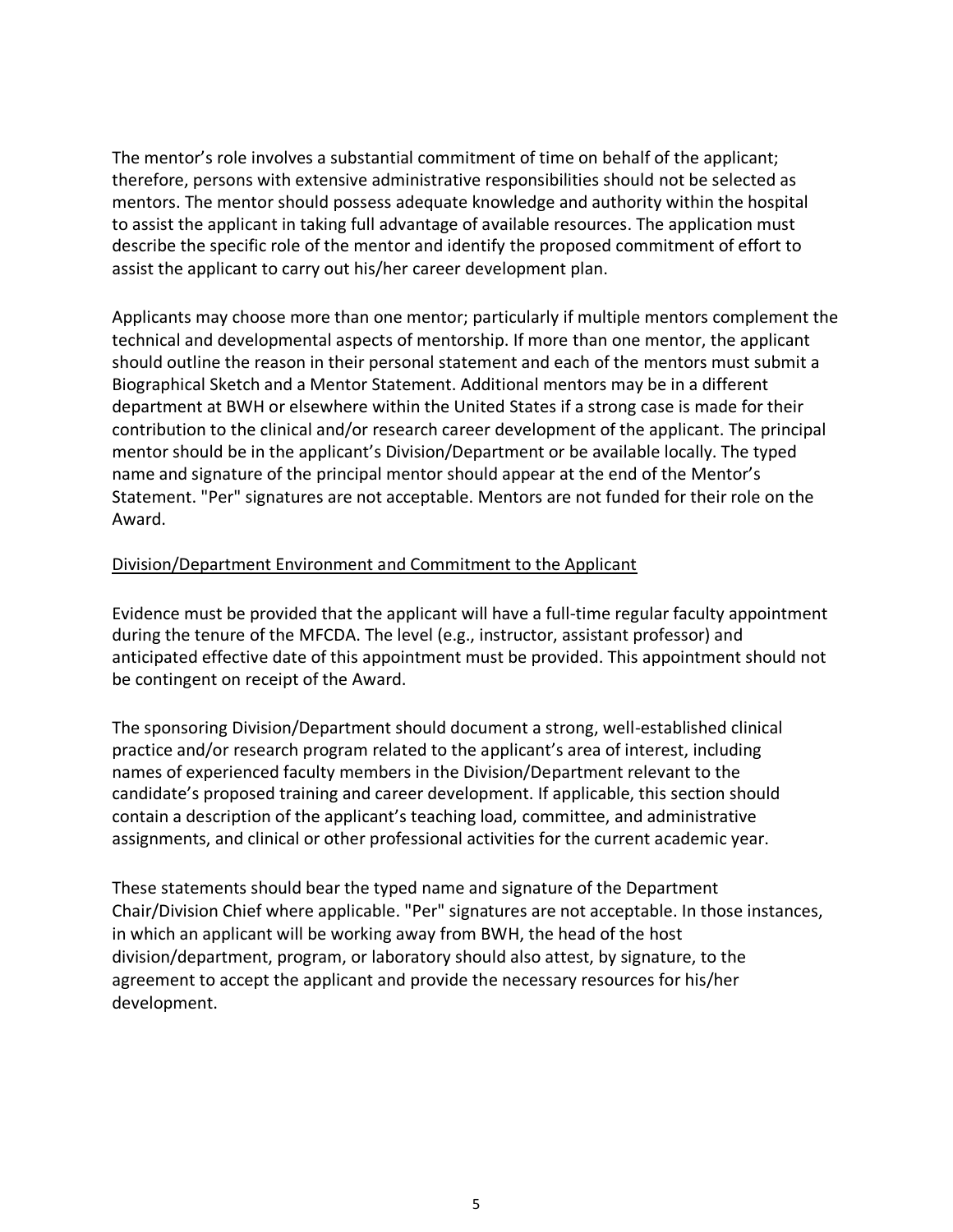#### Letters of Recommendation/Sponsorship

Two (2) letters of recommendation are required of each applicant.

#### Letter 1

From the applicant's Division/Department nominating him/her for the award. This letter should outline the applicant's qualifications and a plan for their career development. The department has a clear and specific plan around retention as part of this letter. **New in 2022**, an explicit statement of Sponsorship in the Division/Department nomination letter conveying the departmental support of the applicant. In addition, the sponsor will commit to meeting twice per year with the MFCDA Awardee to ensure full support and commitment to the faculty member.

Examples of Sponsorship are below:

| What is the difference between having a mentor or having a sponsor? |  |  |
|---------------------------------------------------------------------|--|--|
| In short, mentors advise you and sponsors advocate for you.         |  |  |

| <b>Mentors</b>                                                                                                                                  | <b>VS</b>     | <b>Sponsors</b>                                                                                                                                                 |
|-------------------------------------------------------------------------------------------------------------------------------------------------|---------------|-----------------------------------------------------------------------------------------------------------------------------------------------------------------|
| <b>Mentors have mentees</b>                                                                                                                     | $\rightarrow$ | Sponsors have protégés.                                                                                                                                         |
| A mentor could be anyone in a position with experience<br>desired by a mentee who can offer advice and support.                                 | $\rightarrow$ | A sponsor is a senior level staff member invested in a<br>protégé's career success.                                                                             |
| Mentors support mentees through formal or informal<br>discussions about how to build skills, qualities and<br>confidence for career advancement | $\rightarrow$ | Sponsors promote protégés directly, using their<br>influence and networks to connect them to high-profile<br>assignments, people, pay increases and promotions. |
| Mentors help mentee craft a career vision                                                                                                       | $\rightarrow$ | Sponsors help drive their protégé's career vision                                                                                                               |
| Mentors give mentees suggestions on how to expand<br>their network                                                                              | $\rightarrow$ | Sponsors give protégés their active network<br>connections and make new connections for them                                                                    |
| Mentors provide feedback to aid a mentee's personal<br>and professional development                                                             | $\rightarrow$ | Sponsors are personally vested in the upward<br>movement of their protégé                                                                                       |
| Mentors offer insight on how a mentee can increase<br>visibility through finding key projects and people                                        | $\rightarrow$ | Sponsors champion their protégés visibility, often<br>using their own platforms and reputation as a medium<br>for exposure.                                     |
| Mentors passively share the "unwritten" rules" for<br>advancement in their organization with mentees                                            | $\rightarrow$ | Sponsors actively model behavior and involve<br>protégés in experiences that enable advancement                                                                 |
|                                                                                                                                                 |               |                                                                                                                                                                 |

#### Letter 2

From a faculty member who is familiar with the applicant and his/her academic potential and accomplishments.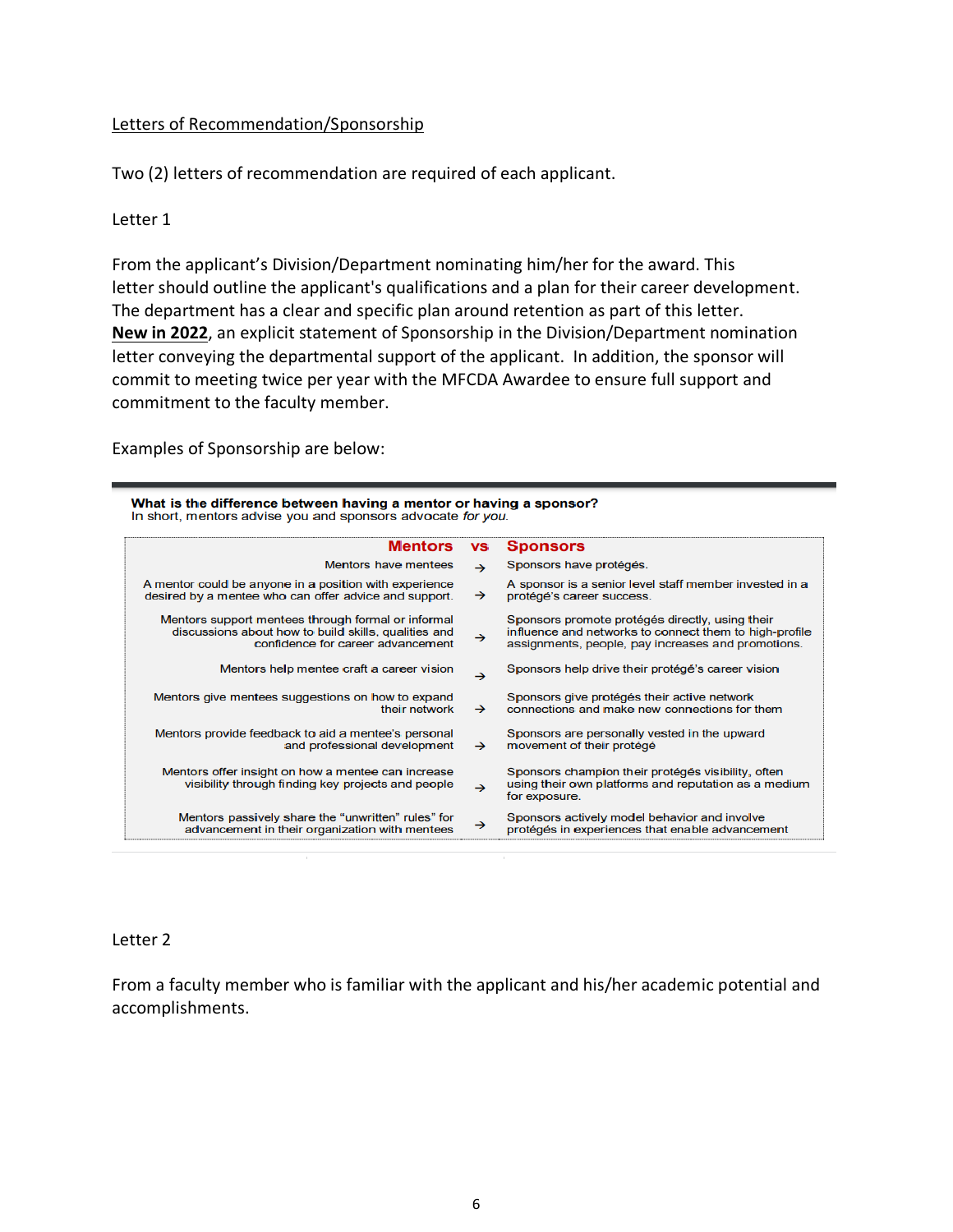## **TERMS AND CONDITIONS**

### Award Duration

This is a one-time, non-renewable award disbursed in annual installments of \$20,000 for five years. In the event an award recipient does not complete the 5 full years of continued full-time employment, the recipient forfeits the remainder of the award. In the event an award recipient does not complete continued full-time employment at BWH for a full year for which the annual installment has already been paid, a pro-rated amount of the award shall be immediately due and payable. In this instance, the Senior Director of the Center for Diversity & Inclusion, Tina [Gelsomino,](mailto:tinagelsomino@partners.org) must be notified as soon as possible by the award recipient or by the recipient's department.

#### Award Allocation

The MFCDA is in the amount of \$100,000 and is disbursed in annual installments of \$20,000 for five years beginning July 1, 2022 and extending through June 30, 2027. The award recipient must remain a full-time employee of BWH to receive the full amount of the award. Each award recipient meets with the Senior Director of the Center for Diversity & Inclusion, [Tina](mailto:tinagelsomino@partners.org)  [Gelsomino,](mailto:tinagelsomino@partners.org) to discuss the payment of award funds and the distribution schedule.

Twenty-five percent (\$25,000) of Award funds are restricted and must be used for clinical/research-related and career development purposes, e.g. computer hardware/software, laboratory supplies, support for a research assistant. These funds are not to be used for personal benefit, but rather to further the mission of BWH. Restricted funds are dispersed for purchases or as reimbursements related to clinical/research and career development activities throughout the Award period as needed.

Seventy-five percent (\$75,000) of Award funds are unrestricted and may be used at the applicant's discretion for personal use, e.g. school or personal loan repayment, mortgage, childcare, etc. Please note that funds dispersed for personal use are taxable.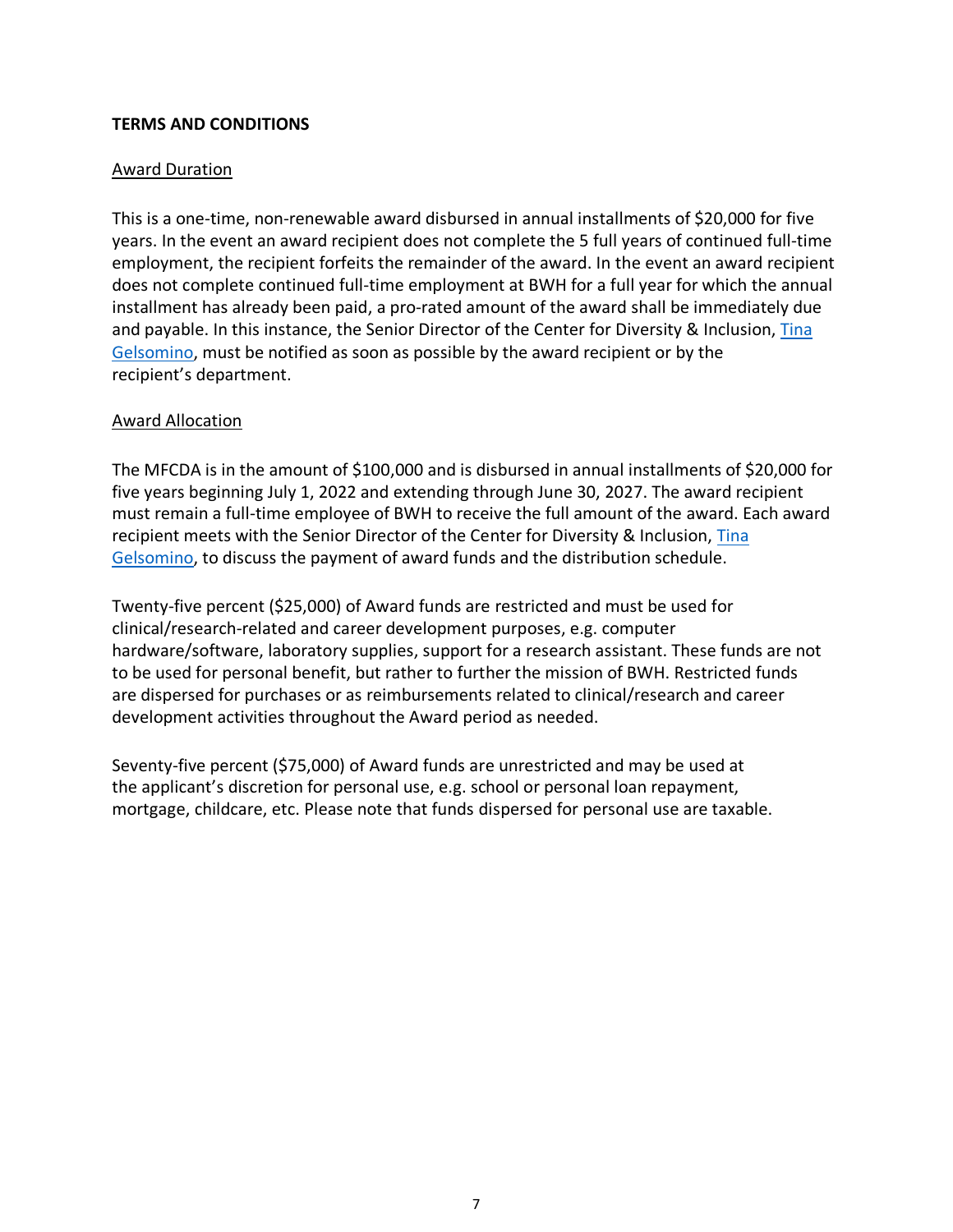### Academic Expectations

Recipients of this award must devote full time (at least 75% of a full-time 12-month position) to career development activities, clinical practice, research, or related activates relevant to their career goals. Activities such as participation in workshops, scientific meetings, or academic activities are encouraged if they contribute to the purpose of the Award.

### Allowance for Research and Career Development Costs

At least \$25,000 must be requested to support career development and/or research activities. Career development costs may include travel, per diem, tuition, or fees for study at centers other than at BWH. Funds requested must be carefully justified for each year and must be consistent with the stage of development of the applicant and the proportion of time to be spent in clinical practice, career development, or research activities. Salary for mentors, secretaries and administrative assistants is not allowed.

The support for research activities is intended to enable the awardee to conduct research until regular research support can be obtained. Research costs include equipment, laboratory supplies, research assistants, and travel to scientific meetings and research workshops.

#### Special Leave

Subject to BWH policy applicable to all employees regardless of the source of funds, a leave of absence may be arranged. Prior written approval of Center for Diversity & Inclusion (CDI), and the Department Chair are required for leave more than 3 months. The award termination date may be adjusted to allow a full term of support.

#### Early Termination or Change of Institution

Upon early award termination, the CDI and the Department Chair must be notified in writing at the earliest possible time so that appropriate instructions can be given for termination. In consultation with the Department Chair, the MFCDA Selection Committee may discontinue an Award upon determination that the purpose or terms of the Award are not being fulfilled. In the event an Award is terminated, CDI shall notify the grantee's Division/Department and Award recipient in writing of this determination, the reasons, and the effective date.

The MFCDA for early-career underrepresented minority academicians is not transferable to another individual and may not be transferred to another institution.

Any changes in your full -time BWH appointment should be communicated to the Center for Diversity & Inclusion at **BWHCDI@partners.org.**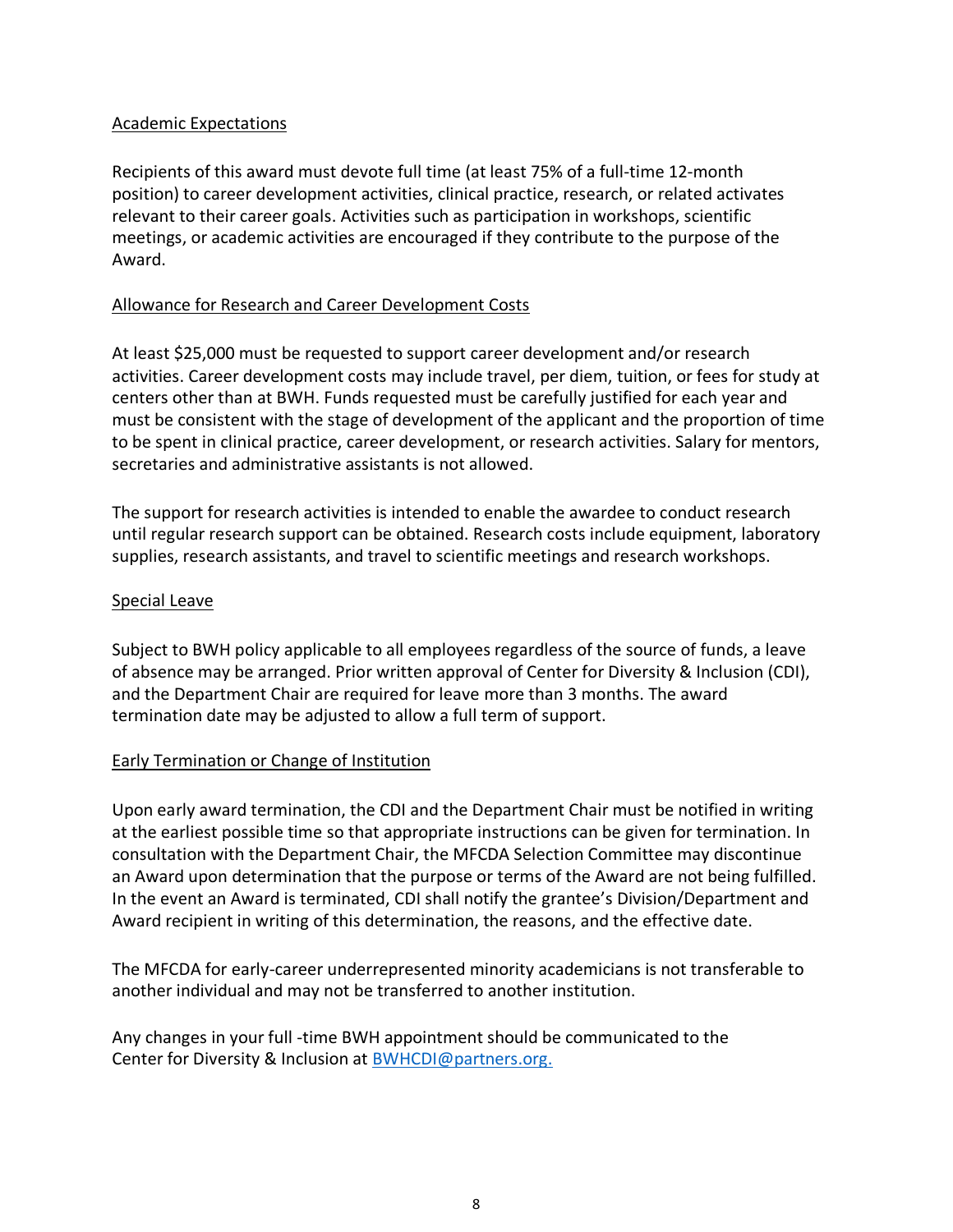## **CAREER PROGRESS MEETING**

In May, MFCDA awardees will meet once per year with the Chief Diversity & Inclusion Officer for CDI and outline advancements made during the past year toward achieving professional development goals and state plans for the upcoming year that further advance your career development.

## **REVIEW CONSIDERATIONS**

Applications will be reviewed for the applicant's potential to develop into a productive clinician and/or researcher. Reviewers will consider: (1) the qualifications of the applicant, including the suitability of the applicant relative to the eligibility criteria and purposes of this award, (2) the soundness of the proposed Career Development Plan, and (3) the mentor and the Department/Division environment, including their commitment to the applicant's career. The following review criteria apply to all applicants:

## Qualifications of the Applicant

Generally, it is understood that applicants for this award will differ from one another in the extent of their prior clinical and/or research training and experience. Thus, the potential of the applicant to become a highly skilled and productive clinician and/or researcher is of paramount importance. This potential must be judged in the context of the nature and extent of the applicant's training and experience. The following will be considered:

- Commitment to a clinical and/or research career
- Suitability of this program as the mechanism for accomplishing career development goals
- Quality and breadth of prior clinical and/or research training and experience

## Career Development Plan

- Likelihood that the plan will contribute substantially to the clinical and/or research development of the applicant
- Clarity of the goals and scope of the plan, explanation of the need for experience
- Appropriateness of specific developmental, individualized, and supervised clinical and/or research training experiences, and of any proposed advisors other than the principal mentor
- Appropriateness of the proposed time frame for achieving clinical and/or scientific independence
- Quality of training in responsible conduct of research

#### Mentor

- Appropriateness of mentor's clinical and/or research qualifications in the area of this application
- Quality and extent of mentor's proposed role in providing guidance and advice to the applicant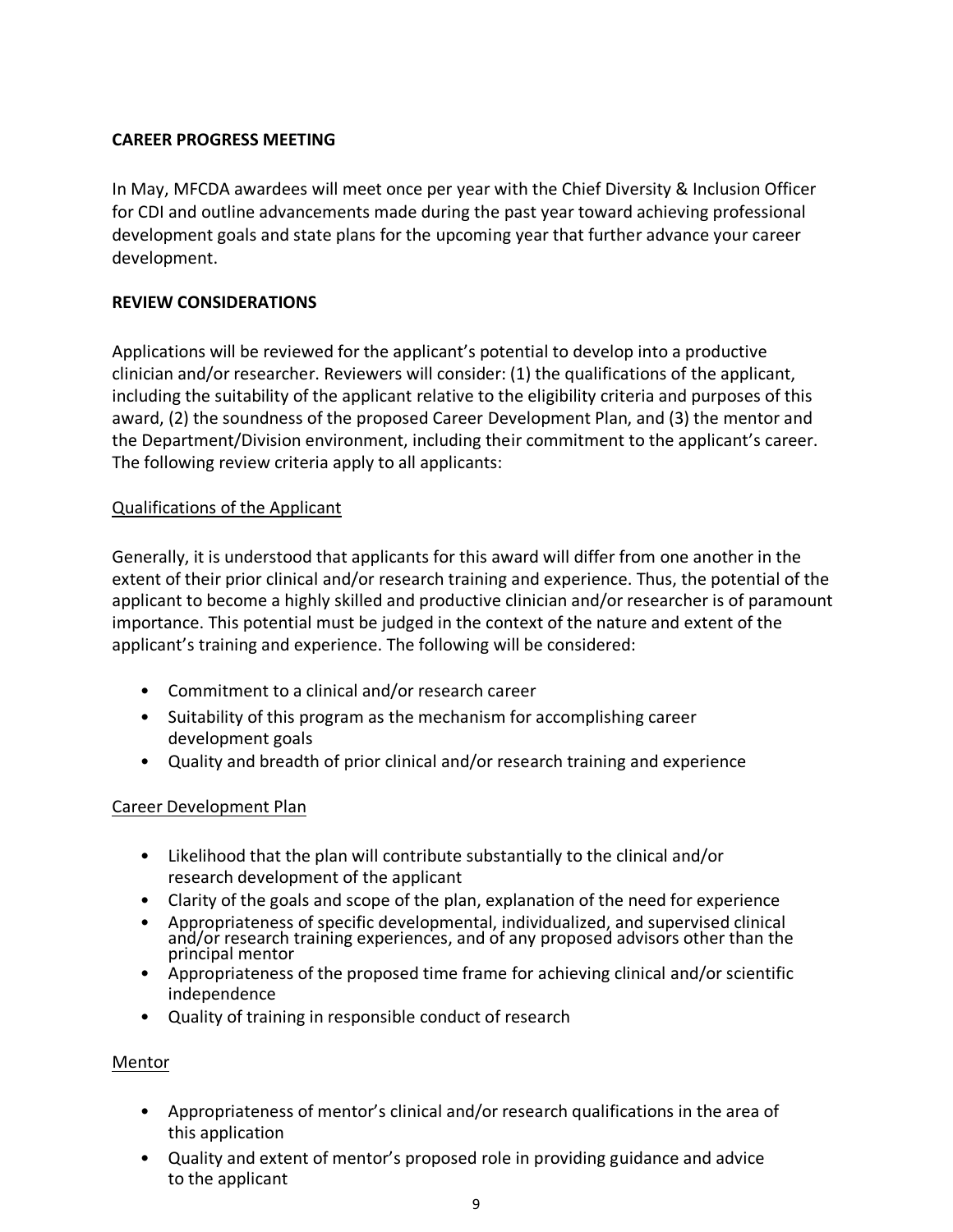• Previous experience in fostering the development of clinicians and/or researchers

## Institutional Environment and Commitment

- Applicant Division/Department's commitment to the professional career development of the applicant and assurances that the Division/Department intends the candidate to be an integral part of its clinical practice and/or research program
- Adequacy of clinical practice and research facilities and training opportunities
- Quality of environment for scientific and professional development
- Division/Department's commitment to the appropriate weighting of clinical, research, teaching, and administrative responsibilities

Inquiries regarding the application and Progress Reports should be directed to:

Brigham and Women's Hospital Center for Diversity & Inclusion Email: BWHCDI@partners.org